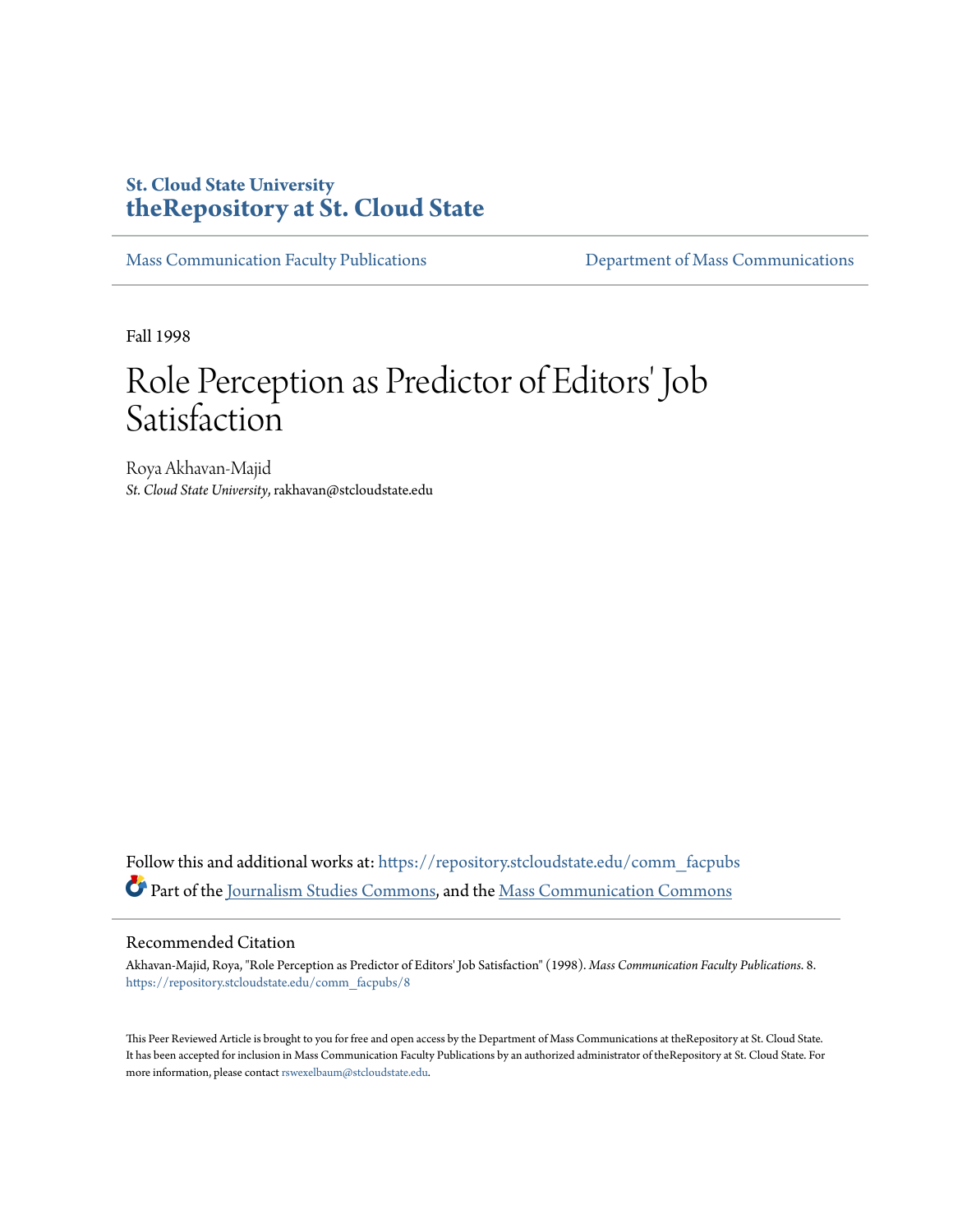## **Role perception as predictor of editors' job satisfacti on**

*by Roya* Akhavan-M*ajid*

*This survey of newspaper editors find s those who see their roles as disseminators or interpreters more satisfied than those who see their role as adversary or watchdog.* 

0ne of the main attractions of the profession to aspiring journalists has been the glamour associated with the ability to influence the course of events in their community through informing the public debate on vital matters of social and economic policy, keeping a check on the government, exposing political corruption and helping to advance a progressive social agenda. Despite the primacy of the profit motive to many owners of the press, the individual editors and journalists who engage in this less-thanlucrative profession tend to still be driven, in many cases, by the grand vision of journalism's influential role in shaping public life.

Previous studies of American journalists have confirmed these observations. Public service - the chance to help people - was reported by John Johnstone, Edward Slawski, and William Bowman<sup>1</sup> as being the top-rated factor by journalists among a list of items pertinent to judging jobs in journalism. Pay and fringe benefits, while viewed as important, were at the bottom of the list. More recent studies by David Weaver and G.  $C$ leveland Wilhoit<sup>2</sup> have borne out these findings, with minor modifications.

It is also clear from previous research that journalists seek to make their impact on society in a variety of ways. Depending on their professional values, journalists may seek to contribute to society as disseminators of timely and objective information, or in more active roles, as watchdogs, critics and agents of policy formation.

Research has shown, furthermore, that a journalist's role perception affects his/her level of job satisfaction. Previous studies on this topic, however, have been confined to general samples of newsworkers, and no studies to date have examined this question specifically with regards to daily newspaper editors. Although at the most fundamental level both editors and reporters function as journalists, they differ on key characteristics which may influence their satisfaction on the job. By virtue of their position in the newspaper hierarchy, for example, editors may be expected to experience higher levels of power and autonomy in their job than the journalists under their supervision. Given the importance of autonomy as a factor in job satisfaction, different patterns may hold for editors and journalists with regards to the relationship between role perception and job satisfaction.

Against this backdrop, the purpose of this paper is to examine the relationship between professional role perceptions and level of job satisfaction among American daily newspaper editors.

## **Review of literature**

The preponderance of research evidence on job satisfaction points to the importance of what may be termed the human dimension, as a primary determinant. Such factors as level of autonomy, respect for the leader/supervisor and intrinsic interest and challenge of the job far outrank such material factors as salary, resources and job comfort as predictors of job satisfaction.<sup>3</sup>

Research in mass communication has generally confirmed these findings. Not only the Johnstone et. al. study,<sup>4</sup> but also the more recent studies by Weaver and Wilhoit have shown that helping people (61 percent) and autonomy (51 percent), continue to be considered by the majority of journalists as being very important factors in determining their happiness on the job.<sup>5</sup> Salary, on the other hand, continues to remains on the bottom of the list, with only 20 percent of journalists ranking it as an important determinant of their satisfaction.<sup>6</sup>

In their 1993 study of the relationship between newsroom policy and job satisfaction among journalists, Keith Stamm and Doug Underwood found that emphasis on profits in the newsroom was negatively correlated with job satisfaction, while such policies as serving the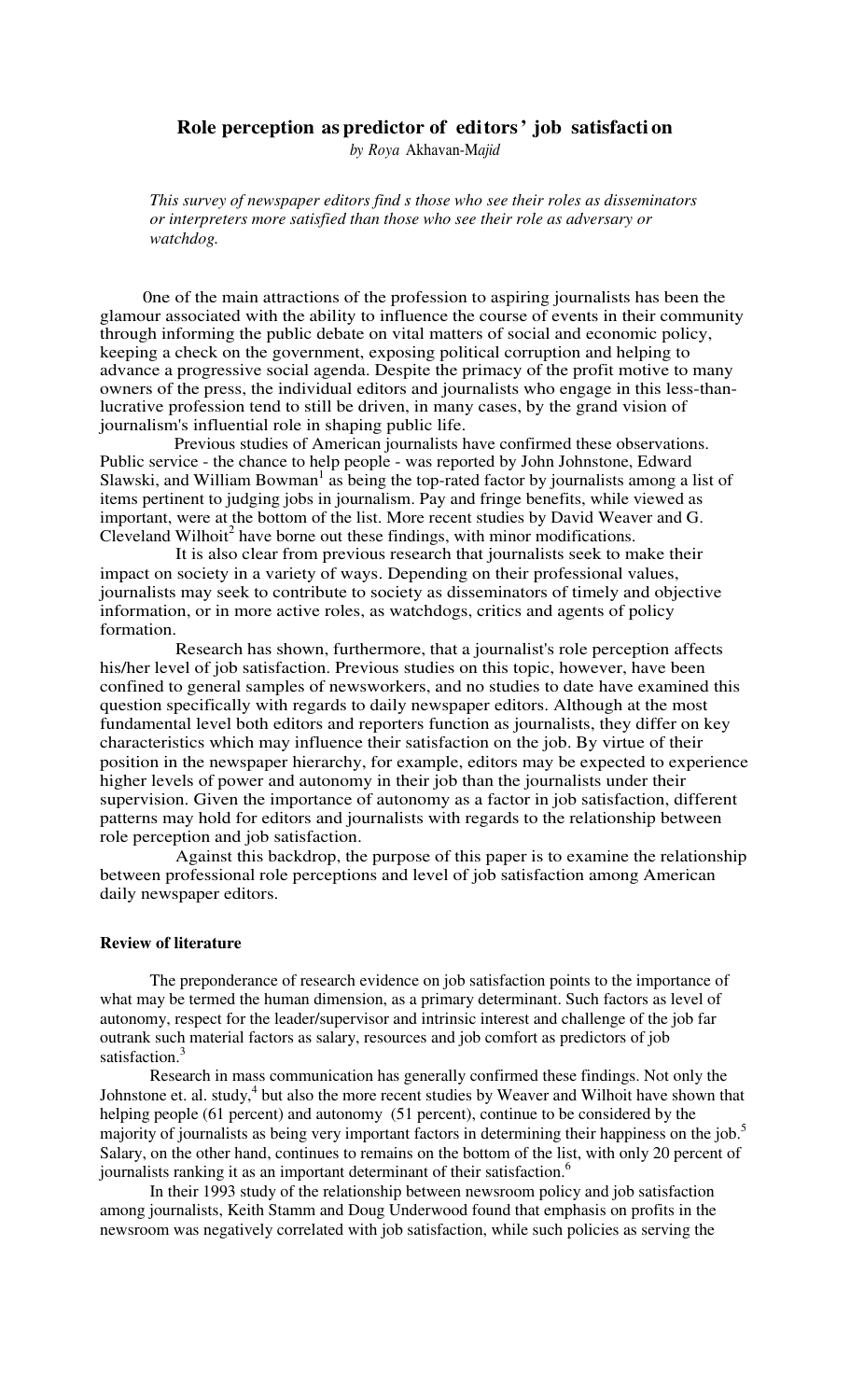community, serving readers as citizens and reporter autonomy increased job satisfaction.<sup>7</sup> A study of the correlates of job satisfaction among public relations workers showed that selfactualization and autonomy were much more strongly correlated with level of job satisfaction than job comfort, material support and financial reward.<sup>8</sup> Finally, in one of the few existing studies of job satisfaction among daily newspaper editors, David Demers found the level of autonomy to be a major influence on how satisfied top editors were in their jobs. Income, on the other hand, was found to be unrelated to editor job satisfaction.<sup>9</sup>

Thus, the human dimension of work appears to be the primary determinant of job satisfaction, both within the media industry and across professions, and in that context autonomy in particular emerges as a major factor in job satisfaction.

As already mentioned, professional role perception has been shown to exert a direct influence on job satisfaction among journalists. In their 1976 study, Johnstone et. al. found that journalists oriented to neutral professional values tended to be more satisfied with their jobs than those committed to participant journalistic values.<sup>10</sup> The 1982 study by Weaver and Wilhoit found that journalists who strongly endorsed the adversarial role of journalism reported less job happiness than those who felt strongly about the importance of the disseminator role of the mass media.<sup>11</sup> It is important to note that these studies examined newsworkers in all media and included both reporters and editors.

In an effort to predict the nature of the relationship between professional values and job satisfaction among newspaper editors, two competing hypotheses may be advanced. One is that editors who engage in their profession with a passion to change the world, are likely to draw greater satisfaction from their job than those who view their work primarily as the production of information. Given that editors tend to operate at a higher level of autonomy than reporters, they may have greater opportunities for self-actualization as watchdogs and muckrakers. It is equally likely that those with a less romantic view of the profession are operating at a more realistic level of expectation and are less likely to experience disillusionment and frustration.

Ultimately, based on the assumption that editors generally, enjoy higher levels of autonomy than other newsworkers to fulfill an activist role, the following hypothesis was tested in this study:

• Editors who endorse activist professional values are more likely to be satisfied with their jobs than editors who subscribe to disseminator values.

In the context of this study, an activist mind-set is defined as one which views the editor/journalist not as a passive by-stander, but as an active agent in policy development and social change through interpretation, investigation, and criticism.

## **Method**

In order to conduct the study, a systematic sample of 468 daily newspaper editors was drawn, using the Editor & Publisher Yearbook.<sup>12</sup> The sample was stratified by size, representing equal numbers of small (20,000 and below circulation) medium (20,001 to 70,000 circulation) and large (70,001 plus circulation) newspapers. A mail questionnaire was then designed, with eight items from the role perception scales developed by Johnstone et al. and Weaver and Wilhoit, and seven additional role perception items developed for this study. (See Table 1) A response rate of 56 percent ( $N = 258$ ) was achieved after two mailings.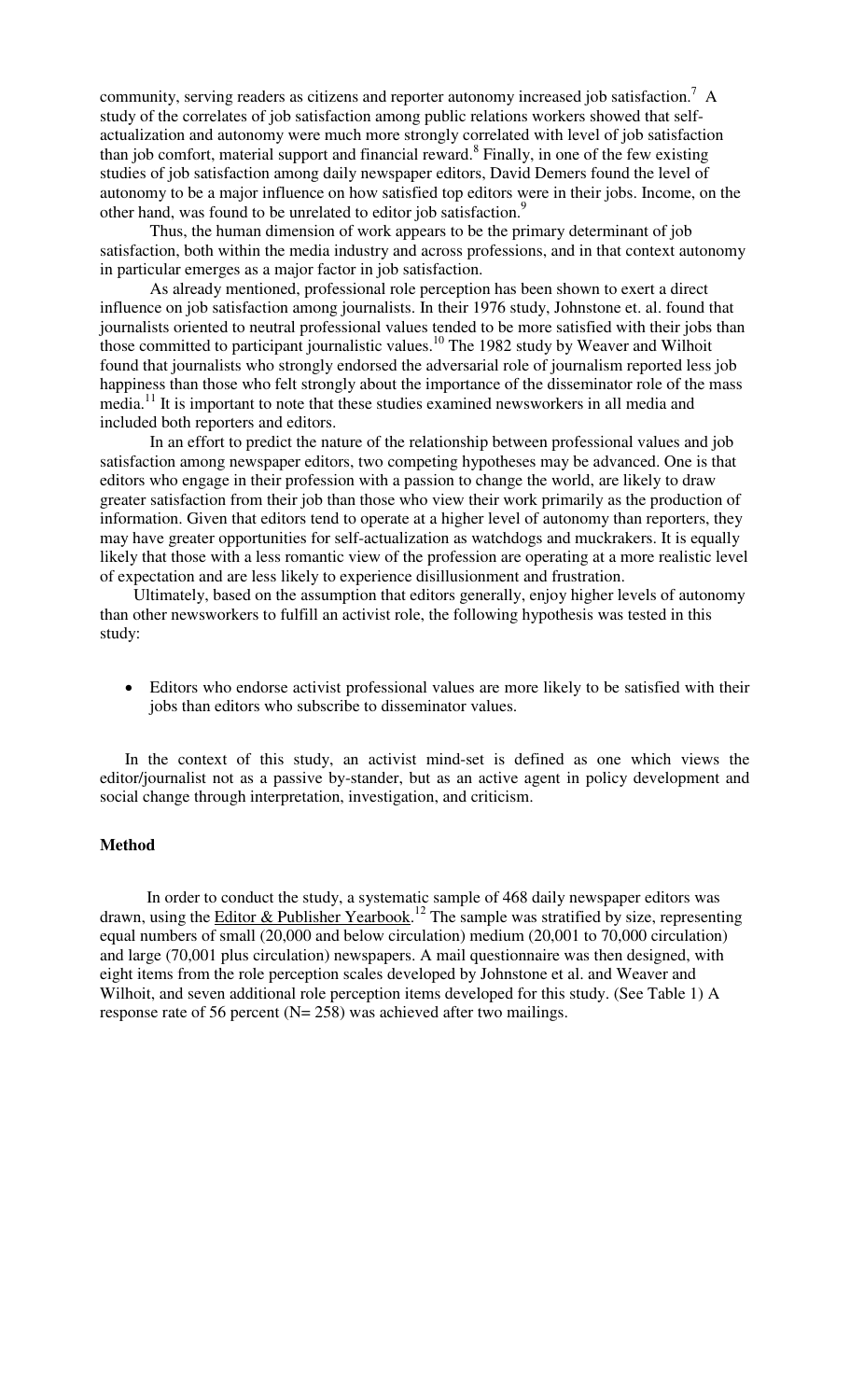#### Table 1: The journalistic role perceptions scale with origin of items

#### **Johnstone, Slawski, and Bowman**

Get information to the public quickly Concentrate on news of interest to the widest public Provide entertainment and relaxation Discuss national policy while it is still being developed Provide analysis and interpretation of complex problems Investigate statements by government officials Develop intellectual/cultural interests of the public<sup>a</sup> Stay away from stories with unverified content<sup>a</sup>

#### **Weaver and Wilhoit**

Function as an adversary of government Function as an adversary of big business<sup>b</sup>

#### **New**

Provide critical evaluation of local government performance Function as a watchdog of people in positions of power Expose unethical practices of elected officials Function as a watchdog of business on behalf of consumers Promote social reform

Create awareness about global problems $<sup>c</sup>$ </sup> Raise consciousness about global interdependence<sup>c</sup>

*<sup>a</sup>These items were not used in this study*

*<sup>b</sup>Weaver and Wilhoit used the phrase, adversary of business*

*<sup>c</sup>These two items were designed to tap the level of global consciousness among editors*

#### **Results**

Factor analysis of the role perception items revealed four factors in the data, which were subsequently designated as adversarial, watchdog, global interpreter, and disseminator. The definitions and groupings of these items are reflected in Tables 1 and 2. The four factors reflect descending levels of activism, with the adversarial factor being the highest and the disseminator factor being the lowest in level of activism.

To test the hypothesis, the mean responses of the editors on each of these four factors were correlated with their level of job satisfaction. The results showed a clear relationship between role perception and job satisfaction, although the relationship was opposite to the hypothesized direction. The data indicated that editors who place a high level of emphasis on activist values are those with the lower, not higher, levels of satisfaction.

The mean responses to global interpreter and disseminator factors showed significant positive correlations with the level of job satisfaction  $(p<0.01)$ , while the watchdog factor reflected a weak positive correlation and the adversarial factor was negatively correlated with job satisfaction.

The pattern of results changed slightly, however, when the same analysis was performed separately on the data for editors of large, medium, and small. Within the large newspapers, the watchdog factor was more strongly correlated with job satisfaction than the global interpreter factor. However, consistent with the overall pattern, the disseminator factor had a positive, and the adversarial factor a negative correlation with job satisfaction. Within the medium and small newspapers, the pattern for all four factors remained consistent with the overall findings.

These results indicate that, despite operating at a higher level of autonomy than journalists, editors show a somewhat similar pattern of relationship between professional orientation and job satisfaction. In general, those editors who pursue adversarial and watchdog roles tend to be less satisfied with their jobs than those who are content with the production, interpretation, and dissemination of information.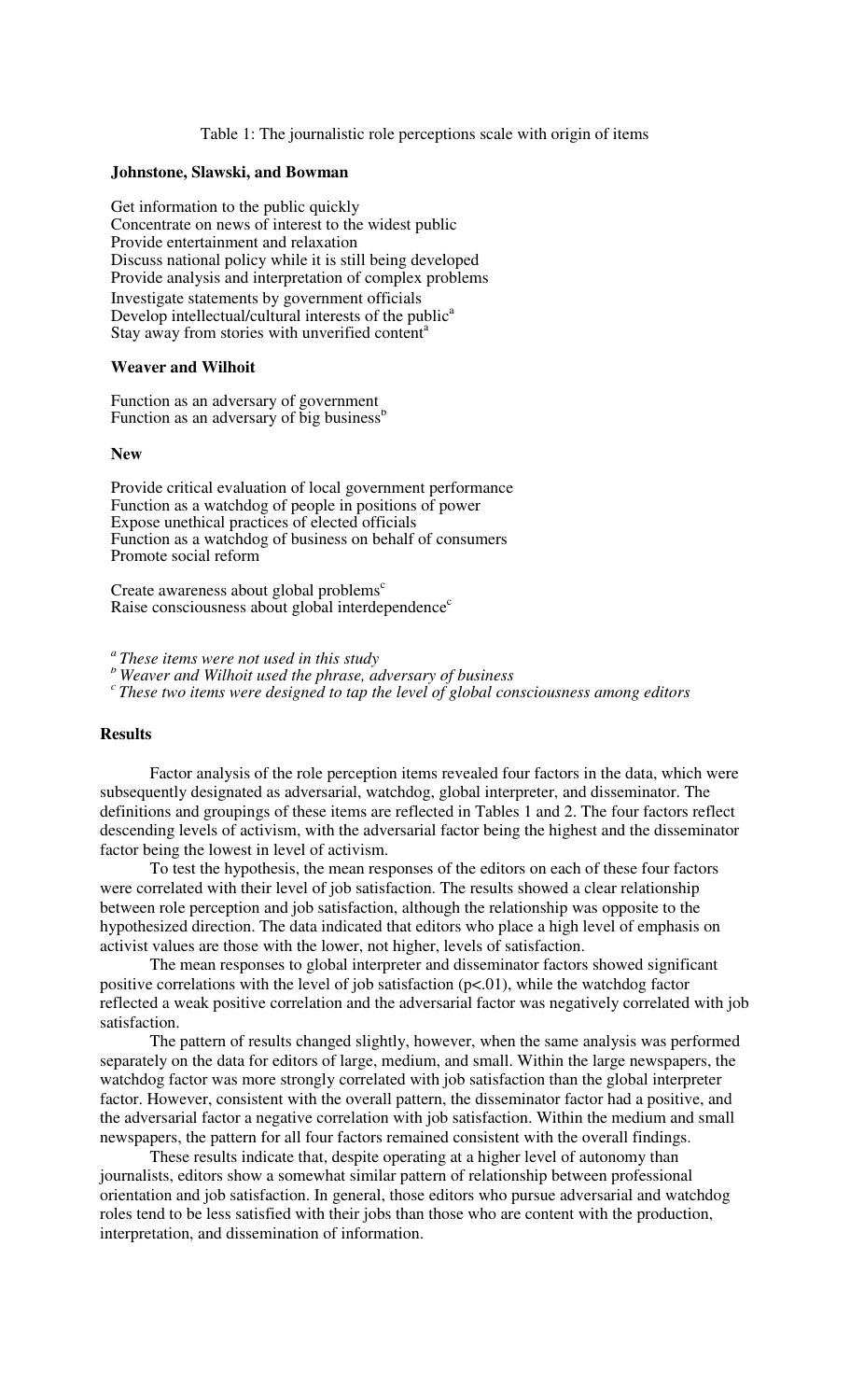The slight deviation from the pattern by the editors of large newspapers with respect to the watchdog and global interpreter roles, however, is interesting and needs further investigation. Among other things, such deviation from the overall pattern may be due to a potentially greater sense of efficacy experienced by the editors of large newspapers in realizing a watchdog (though not an adversarial) role. Given the pluralistic nature of the metropolitan areas in which they tend to operate, and the resources available to them in pursuing investigative journalism, the watchdog editors of the larger newspapers may be able to perform their preferred professional role more effectively than their counterparts in the smaller newspapers.

#### Table 2: Principal components analysis with rotation to oblimin\*

|                                    | Global      |          |              |             |
|------------------------------------|-------------|----------|--------------|-------------|
|                                    | Interpreter | Watchdog | Disseminator | Adversarial |
| Global Interpreter                 |             |          |              |             |
| <b>Global Problems</b>             | .89         | .36      | .08          | .16         |
| Global Interdependence             | .82         | .23      | .07          | .20         |
| Discuss national policy            | .83         | .38      | .29          | .13         |
| Analysis/interpretation            | .78         | .37      | .19          | .09         |
| Promote social reform <sup>a</sup> |             |          |              |             |
| $R^2$                              | 32.9%       |          |              |             |
| Watchdog                           |             |          |              |             |
| Expose unethical                   | .28         | .84      | .14          | .21         |
| practices                          |             |          |              |             |
| Watchdog of power                  | .27         | .82      | .20          | .26         |
| Critical of government             | .23         | .71      | .18          | .27         |
| Investigate statements             | .57         | .63      | .23          | .21         |
| Watchdog of business               | .46         | .59      | .04          | .29         |
| $R^2$                              |             | 12.7%    |              |             |
| Disseminator                       |             |          |              |             |
| Widest public interest             | .07         | .10      | .79          | .07         |
| Inform public quickly              | .04         | .23      | .69          | .23         |
| Entertain and relax                | .31         | .16      | .65          | .03         |
| $R^2$                              |             |          | 9.9%         |             |
| Adversarial                        |             |          |              |             |
| Adversary of business              | .23         | .27      | .11          | .91         |
| Adversary of government            | .09         | .34      | .17          | .90         |
| $R^2$                              |             |          |              | 8.8%        |

Total  $R^2$ : 64.2%

\*Minimum eigenvalue for factoring = 1.0

<sup>a</sup>"promote social reform" showed a factor loading of .453 on the "global interpreter" factor and a loading of .446 on the "adversarial" factor. It was subsequently deleted from the analysis because of the low factor loadings

Because of the seven additional items developed for this study, and the resulting new factors, the data in this study cannot be directly compared to those obtained by Johnston et. al. and Weaver and Wilhoit. However, a plausible difference does emerge between editors and the previously studied samples of newsworkers when conceptually similar dimensions are compared across these studies. The global interpreter factor in this study corresponds conceptually to, and contains, most of the participant items used by Johnstone et. al. and the interpreter items used by Weaver and Wilhoit (Table 1). As such, the data in this study point to a potential difference between editors and other newsworkers with respect to the participant /interpreter role. In contrast to the Johnstone et. al. findings, which showed participant values to be negatively related to job satisfaction among newsworkers, this study indicates that an interpretive /participant role is positively associated with job satisfaction among editors.<sup>13</sup>